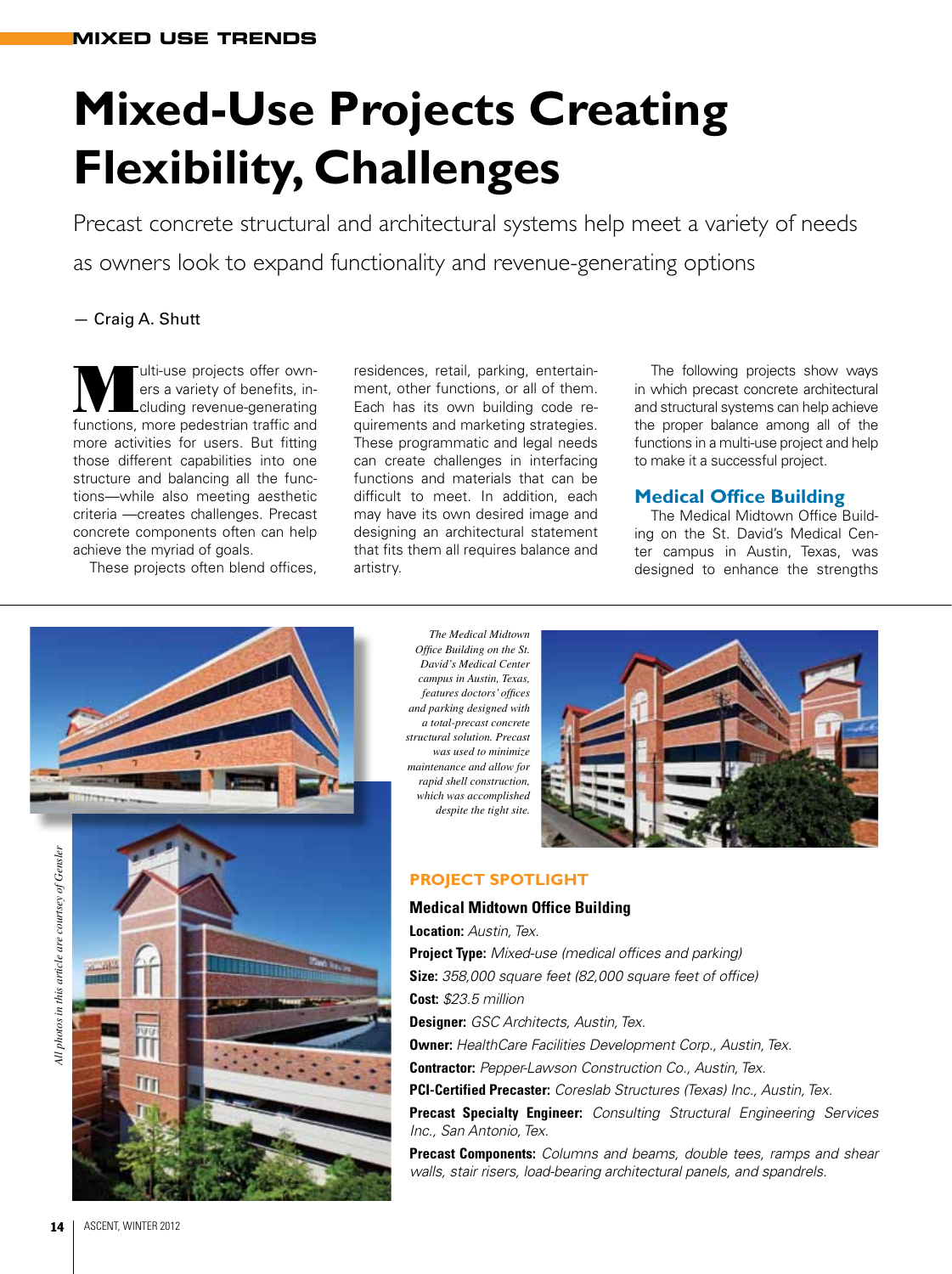and character of the surrounding facilities while adding space for doctors and parking for the building and campus. The new 358,000-squarefoot project features five levels of above-grade parking and one belowgrade level for 630 cars total and three stories (82,000 square feet) of offices beginning at the top level of the parking structure. In addition, a lecture hall and flexible classrooms were provided on the first office floor. A precast concrete roof covers the office area of 28,000 square feet, while a 2,836-square-foot mechanical deck covers the parking area. "The owners wanted the parking levels to be constructed with precast concrete to reduce maintenance concerns and budget over their lifetime," explains Buddy Goodson, project manager for Pepper Lawson Construction. "Looking at the overall building scenario, it made sense to build the entire project with precast concrete. It allowed for quick construction on a very constrained site and gave us the flexibility and aesthetics that the owners wanted."

The project features precast columns and beams, several depths of double tees, ramps and shear walls, stair risers, load-bearing architectural panels, and spandrels. The panels cladding the office floors were cast with embedded thin brick to match the style of the surrounding buildings. Coreslab Structures (Texas) provided the precast concrete components.

In addition to adjacent buildings continuing in operation during construction, the site was backed up to a major freeway with high-voltage power lines running overhead. That eliminated the capability to use a tower crane and restricted site maneuverability, adding challenges. At the same time, using embedded thin brick eliminated the need for eight stories of scaffolding on the tight site, Goodson notes.

"Having the brick in place on the skin when the panels arrived allowed us to put in the glass as soon as the panels were in place and allowed us to close in the building very quickly," he says.

The first floor office features 17' 8" floor-to-floor heights to accommodate the 160-seat auditorium and classrooms. The classrooms were designed as two large spaces with movable partitions to accommodate smaller teaching areas as needed. The upper office

floors had a 14' 8" floor-to-floor height for flexibility of tenant spaces.

#### **Precast Provided Clear Spans**

"Following the bay sizing for the parking structure below allowed for the clear spans needed for these special uses," notes Ray Moreno, Project Manager for GSC Architects. The double tees for the office levels were 34 inches deep, according to Rick Penshorn, project engineer at Consulting Structural Engineers, the precast concrete specialty engineer on the project. The parking structure used 28-inch-deep double tees, while both 28- and 34-inch-deep double tees were used for the roof members.

The architectural precast concrete spandrels provide load-bearing elements to support the floors around the building's perimeter. Additionally, 10- and 12-inch-thick architectural precast concrete walls were used at stairs and elevators to provide the lateral stiffness to resist wind forces.

Special care was taken to find a brick mix that would resemble the existing color and style, notes Moreno. "The brick for the other buildings was a modular product that could not be used with the new building," he explains. Instead, the designers worked with the precaster to find a manufacturer who could create a three-brick blend of thin-brick to match the fourbrick mix used in the brick modules on the existing buildings. The parking structure levels feature a standard architectural finish.

# Special care was taken to find a brick mix that would resemble the existing style.

During erection, a crawler crane was positioned inside the structure's footprint, with trucks backed up to the site for picking and immediate erection of delivered panels. Detailed logistical planning was needed to position the crane and create truck routes to maneuver the deliveries to the proper location on the site to ensure easy loading and no disruptions to operations on the campus.

Retaining walls around the belowgrade levels were created with castin-place concrete, after which the

total-precast concrete structural system was erected. The building was erected up to the fourth floor on one end and then the crane was moved to the opposite end to erect that portion. That opened the other end for other trades. Ultimately, floors were being topped on one end as panel erection continued at the other.

Special care was taken during casting to ensure exact alignment of the brick runs between panels, made more complicated by the variety of facets and joints needed to align them in three dimensions. The largest panels, some 63 feet long, required close attention during stripping and handling. An added challenge came in creating a cut-stone limestone appearance for exterior stairways, which required creating an intricately detailed formwork pattern.

#### **Parking Levels Open Early**

The fast erection time for the precast concrete paid off in bringing the building online quickly, Goodson notes. The parking levels were in operation before the office levels were completed, alleviating congestion even as construction continued.

A structural-steel bell tower was added as a final aesthetic touch, which complicated construction. It was fabricated on the ground inside the garage footprint while erection was underway and then lifted into place atop the precast concrete elevator tower. Timing was critical, as both structures were completed simultaneously and had to be completed before the crane had to move to its next position. Tolerances were precise, but the tower was lifted into place and welded to the precast concrete components while a cheering crowd and local press watched.

#### **Greenway Self Park**

Creating parking space in Chicago's high-end River North neighborhood provided a critical need, but constructing a 12-story building in a congested downtown area created challenges that were met in part with a precast concrete structural system. The 288,900-square-foot Greenway Self Park project emphasizes its sustainable initiatives while providing 715 public parking spaces and 14,415 square feet of retail space on the first floor.

The precast concrete system, comprising columns and beams, shear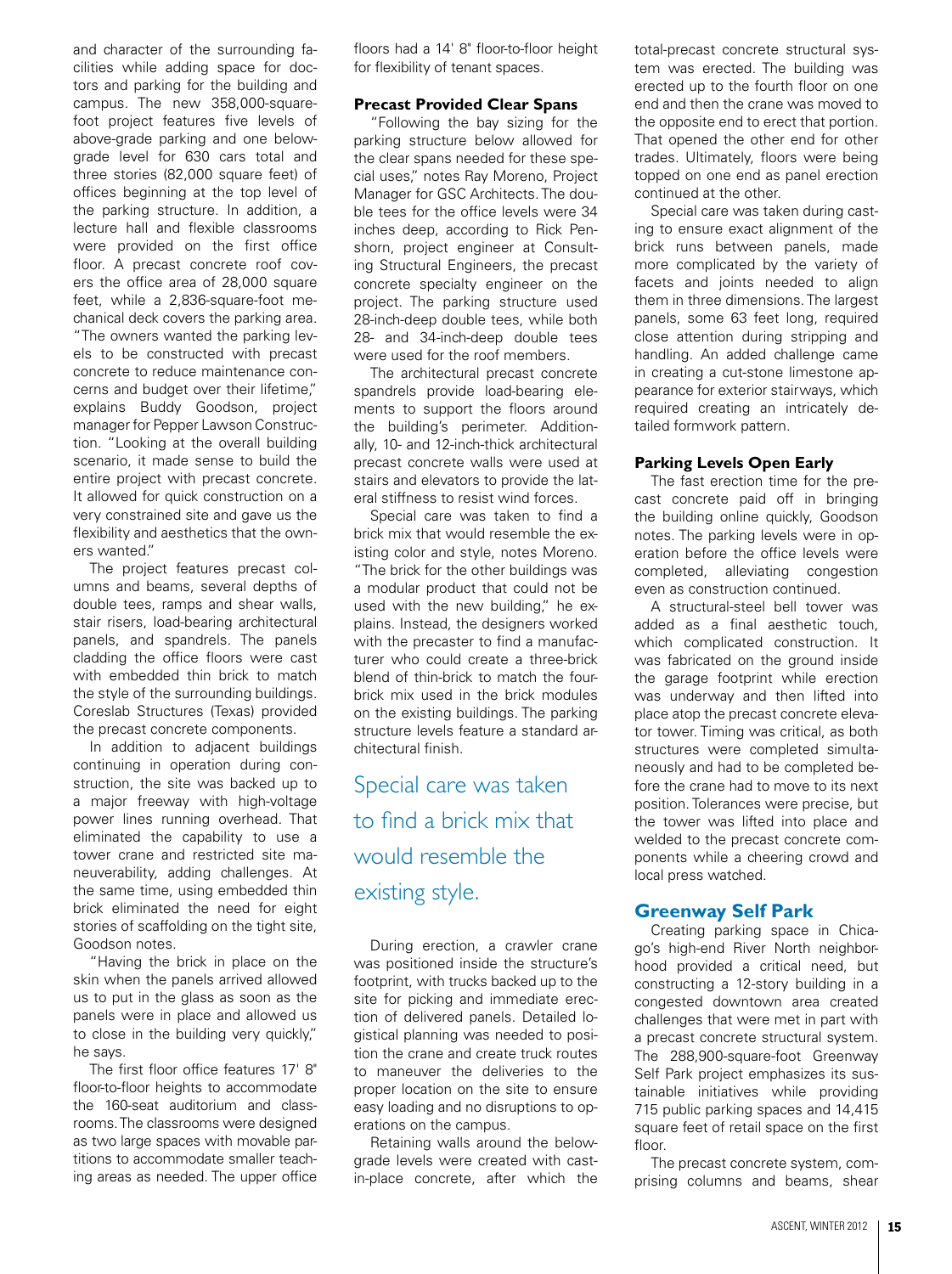

# **PROJECT SPOTLIGHT**

**Greenway Self Park Location:** *Chicago, Ill.* **Project Type:** *Mixed use (parking and retail)* **Size:** *288,900 square feet (14,415 square feet of retail)* **Cost:** *\$15 million* **Designer:** *Cubellis, Chicago, Ill.* **Parking Engineer:** *Walker Engineering, Elgin, Ill.* **Owner:** *Friedman Properties, Chicago, Ill.* **Contractor:** *Bovis Lend Lease, Chicago, Ill.* **PCI-Certified Structural Precaster:** *ATMI Precast, Aurora, Ill.* **PCI-Certified Architectural Precaster:** *Lombard Architectural Precast, Alsip, Ill.* **Precast Specialty Engineer:** *Precast Engineering Company, Waukesha, Wis.* **Precast Components:** *Shear walls, double tees, columns, beams, spandrels, wall panels, stair units, and architectural wall panels.*

*The Greenway Self Park in Chicago's upscale River North neighborhood features a distinctive appearance for its combination of retail and parking space. The total-precast concrete structural solution blended with translucent, green-tinted glass patterned with five designs and long structural tubes running the height of the building. The precast aided construction on the tight site and also helped the building achieve a LEED Silver rating.*

# During the final phases, trucks were routed under the building structure.

walls, double tees, stair units, and architectural spandrels, was chosen due to its economy and capabilities for meeting a tight schedule, according to David Ryan, director of operations for Walker Engineering in Elgin, Illinois. "The project was a high-end design with a high-end finish for this neighborhood, and it had to deal with a number of challenges, including a tight site."

The structural precast concrete components were provided by ATMI Precast in Aurora, Illinois, while the architectural spandrel panels were fabricated by Lombard Architectural

Precast in Alsip, Illinois. HOK and DM Design Group served as the architects on the project, while Bovis Lend Lease was the general contractor.

The site was surrounded by other tightly-packed buildings, with a small lot owned by the developer located adjacent to the site that alleviated congestion and provided a staging area for construction materials. The structure essentially was built as four towers, positioning the crane to build each corner and then connect them, one floor at a time, walking the crane off the site and into the adjacent lot to complete the erection of the precast concrete components.

A "haul road" was created for the crane and delivery vehicles, which entered from the southwest corner and exited to the northeast. During the final phases, trucks were routed under the building structure. A small crane located on the roof installed the façade system, which consists of steel columns, beams and glass. The columns were welded to the metal embeds in the precast concrete panels, the beams were bolted to the columns and the channel glass was installed between each beam using a receiver clip.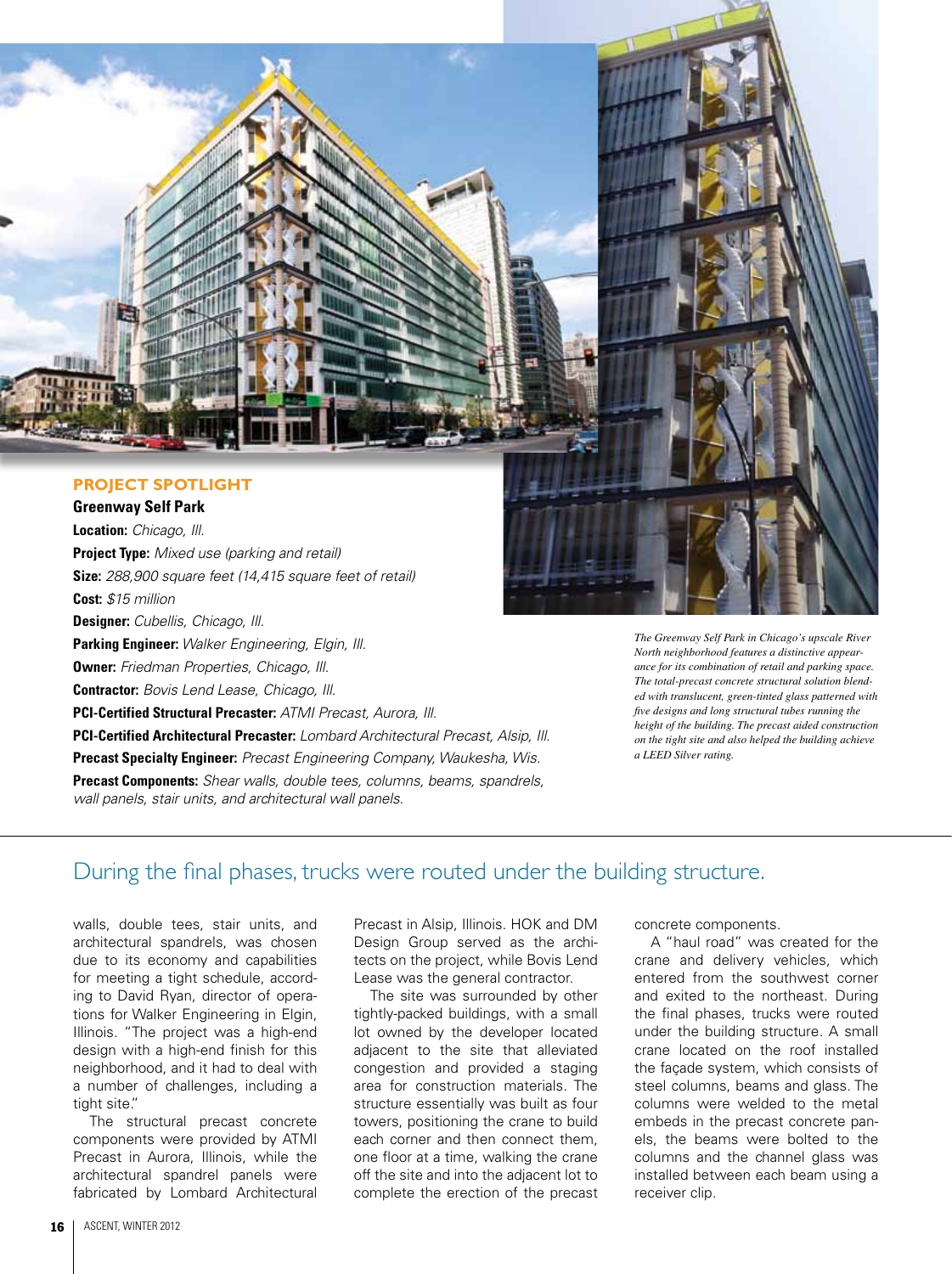The first floor contains retail spaces, with a higher floor-to-floor clearance than upper parking levels to provide elevated merchandising space for retailers. Above this level, a special weatherproof traffic coating was applied to the double tees, which feature a 2-inch-thicker flange to ensure weathertightness between the open parking levels above and the retail stores on the first floor.

## **Double Helix Ramp Used**

A speed ramp was created to move vehicles quickly past the retail level to the parking levels above, with a double-helix ramp provided to raise cars two floors for every 360-degree circle they complete. Crossovers were provided on several levels to allow access to intervening floors without having to drive to the top and return.

The erection proceeded quickly within the confines of the congested downtown space. A key aesthetic element was added with etched channel glass serving as the main façade, supported by the precast concrete spandrels, with embeds cast into the panels to accept the glass connections. The translucent, green-tinted glass was formed into a 10-inch-wide C-shaped vertical plank supported at the top and bottom by an aluminum structural tube.

Five patterns of glass were created by varying spacing and orientation of the channels. The spacing between the glass units allows air to flow through while shielding views into the garage. The glass is accented with channel-glass inserts at each corner. Glass caps on each corner serve as contemporary cornices.

The retail spaces on the first floor feature energy-efficient glass with a black-granite base. The storefronts are accented with alternating columns clad in precast concrete and red granite with stainless-steel tubes for highlights.

The project features a number of sustainable-design concepts that helped the project achieve a LEED Silver rating. These include 12 helical wind turbines on the roof that generate electricity and parking spaces on the upper levels for electric and hybrid cars. The precast concrete also contributed to the rating via its energy efficiency, recycled and locally-manufactured materials, and other factors.

A swimming pool with landscaped gardens will be added on the roof for

guests at the adjacent hotel, and double tees on this level were thickened by 20% to provide the necessary support. Spandrel panels facing the hotel on this level were designed to be replaced so a bridge to the hotel could be created at a later date without undue complications in construction.

Lobbies on each level feature tips for sustainable-design concepts that help encourage users to create a greener environment. These tips reinforce the message delivered by the project that functional and attractive designs can also offer sustainable living concepts.

'The owners' goals were to create a durable, high-quality structure that could withstand the beach environment and salt air.'

# **The Metropolitan**

The Metropolitan project in Jacksonville Beach, Florida, was the first large-scale, mixed-use building allowed along the beach, and it has served as a pioneer for additional construction. The project includes retail space on the first floor, parking for 320 cars on floors two through five, 30 office condominiums on levels six and seven, and 26 residential condominiums on levels eight and nine. The multiple functions and beach location required a lengthy design and permitting process before it could proceed.

Helping to speed construction once the nine-story building was approved was a total-precast concrete structure. It features columns, beams and double tees with load-bearing architectural panels for its façade. Gate Precast Co. in Monroeville, Alabama, supplied the architectural precast panels, while the plant in Jacksonville, Florida, supplied the structural precast concrete components.

The project was "cutting edge for condos in this area, especially with the materials we used as well as being mixed-use in a high-rise application," Tom Rensing, principal at KBJ Architects told local newspapers. The owner wanted to develop the property with multiple uses and asked the designer and contractor Elkins Constructors to create a plan that could bring that vision to life. Initially, the building featured a cast-in-place design, but that was value-engineered to precast concrete to speed the construction schedule.

"The owners' goals were to create a durable, high-quality structure that could withstand the beach environment and salt air," Rensing explains. "I've done a lot of precast concrete parking structures, and we saw that we could extend those concepts to work well with these other functions. I like working with concrete. It provided all the benefits we sought as well as some additional ones."

#### **Precast Creates Open Spans**

A key advantage came with the 60-foot-wide spans that the double tees could provide. "Each function in the building has different layout requirements, and it can be difficult to stack them. Parking requires long, open spans, while other functions require more walls that add loading. Precast concrete provided the clear spans we needed on those levels while providing support for upper floors. The condominium levels also benefited from being able to be designed with fewer columns. That eased the complexity of the design."

The retail levels were designed as speculative spaces, and they since have been filled, including a restaurant on the corner. "The precast concrete design provided a lot of flexibility in creating the retail spaces, which ensured they were attractive to a wide range of retailers." Rensing says. The precast concrete also provided inherent fire resistance, which saved time and materials and simplified the requirements for meeting building codes for the various functions and separations between them.

Plant-casting the components also provided another benefit, he noted. "The quality control in the plant ensured that we did not have to worry about steel reinforcement ending up too close to the surface. With some projects, that has led to corrosion and spalling due to the salt air penetrating and reaching the steel. That doesn't happen with precast concrete."

Fabricating the components off-site also alleviated congestion on the site, which was constrained on all sides. Contractors had only 2 feet of leeway to the north and south and 20 feet on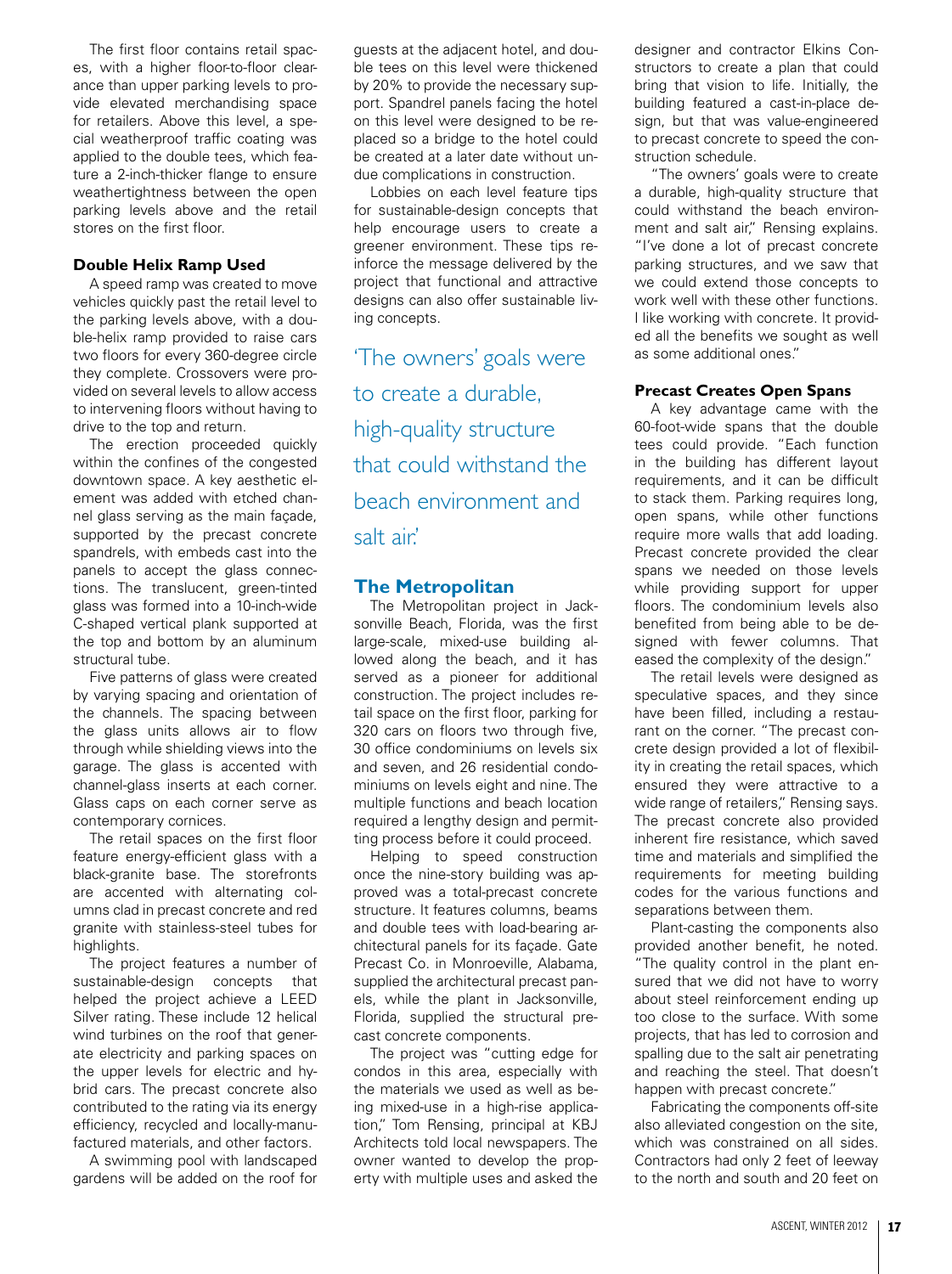

*The first large-scale, mixed-use building on the beachfront in Jacksonville Beach, Florida, The Metropolitan features retail space, parking, offices, and condominiums. The project features a total-precast concrete structural solution enhanced with architectural panels that used a blend of local aggregates to create a terra-cotta color that didn't require paint or stucco to blend with nearby buildings.*



# **PROJECT SPOTLIGHT**

#### **The Metropolitan**

**Location:** *Jacksonville Beach, Fla.* **Project Type:** *Mixed use (retail, office, condominium, parking)* **Size:** *258,000 square feet* **Designer:** *KBJ Architects Inc., Jacksonville, Fla.* **Owner:** *Metro Beach Developers, Ponte Vedra Beach, Fla.* **Contractor:** *Elkins Construction Inc., Jacksonville, Fla.* **PCI-Certified Structural Precaster:** *Gate Precast Co., Jacksonville, Fla.* **PCI-Certified Architectural Precaster:** *Gate Precast Co., Monroeville, Ala.* **Precast Specialty Engineer:** *Seaboard Services of Va., Richmond, Va.* **Precast Components:** *Columns, beams, double tees, and load-bearing architectural panels.*

the east and west sides. "The delivery of materials and erection had to be tightly choreographed, but it went smoothly," Rensing says.

The aesthetic treatment of the panels required them to be large and heavy compared to typical architectural members. The construction team remained in close communication throughout the erection to ensure the beam and column members, which were integrally cast into the loadbearing members, could be handled at the site.

The precast concrete mix used for the façade features a blend of local aggregates, including Florida limestone, high-quality fine white sand and pigments that achieved a peachy, terracotta color that didn't require paint or stucco to blend with nearby buildings, Rensing notes. A light sandblast was provided on the panels with an accent achieved with a slightly heavier sandblast. The condominium levels feature exposed ceilings for a semi-loft look and high-performance windows to enhance aesthetics and help maintain the building's energy efficiency.

"This is the only building that's constructed like this in the state," says Austin Calhoun, assistant project manager for Elkins. Rensing agrees.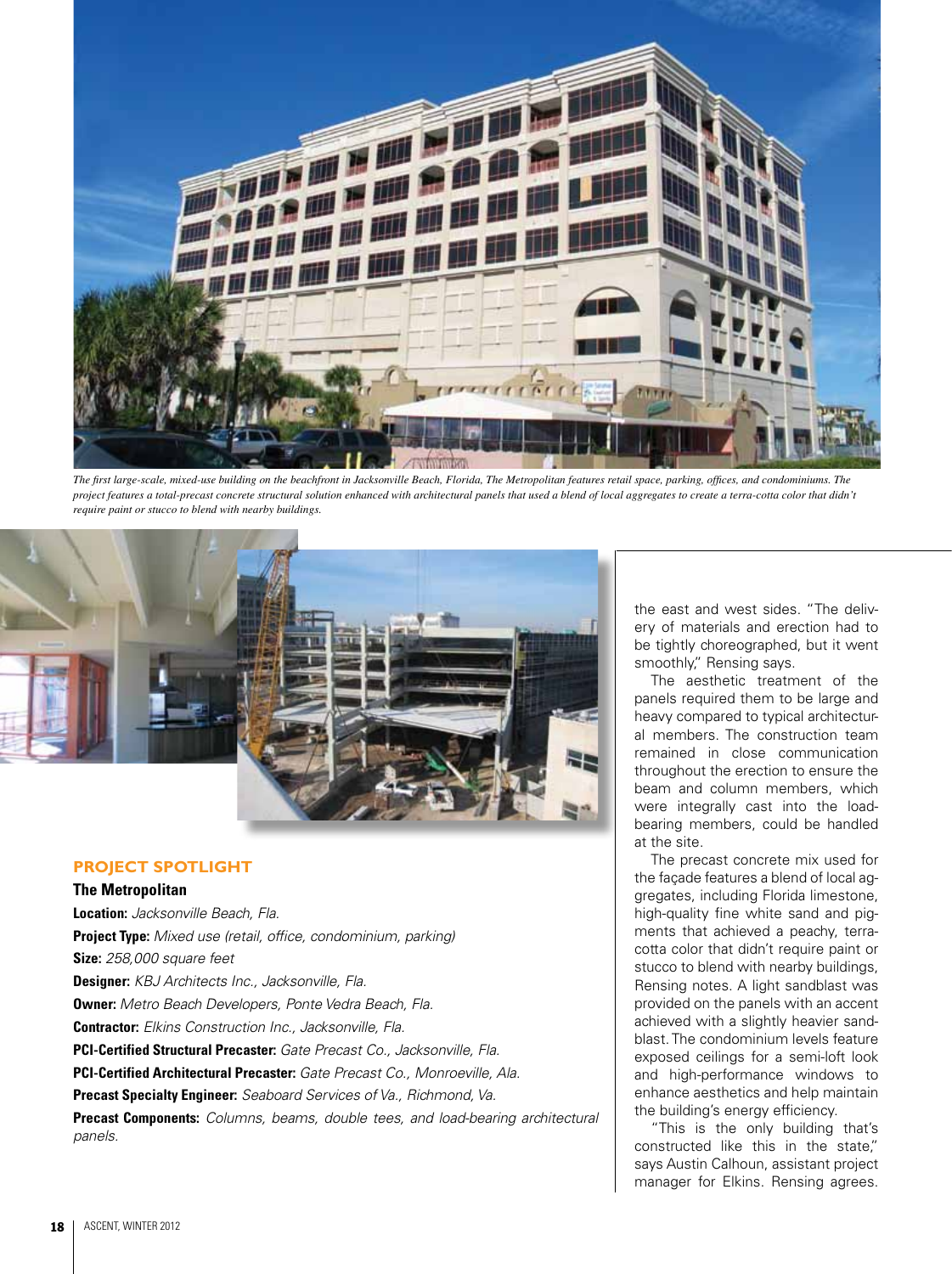"It's an elegant building with a lot of versatility."

# **Hampton Roads Transit Facility**

The Bus Maintenance facility for the Hampton Roads Transit company in Norfolk, Virginia, featured a number of significant challenges for developer Concord Eastridge and the construction team led by A/E firm Parsons Brinckerhoff. The facility needed to contain bus parking and maintenance centers as well as office space and employee parking. A tight site and a variety of aesthetic needs, coupled with a fast construction schedule, made precast concrete components the best choice for some of the components.

The complex consists of a threestory, 60,000-square-foot office building featuring a total-precast concrete structural system and a 138,000-square-foot precast concrete parking structure for 320 cars with bus-maintenance operations on the lower level. Two additional buildings were constructed with steel frames and architectural precast concrete panels for cladding. They consist of an 80,000-square-foot administrativesupport and bus-parking structure and a 9,000-square-foot wash/refueling facility.

"The precast concrete designs were chosen because of the speed of construction they provided, as well as their ease of maintenance and ability to create a high-quality finish at a

'Using a total-precast system made construction simpler and eliminated some of the trades from the site.'

> *The Bus Maintenance facility for the Hampton Roads Transit company in Norfolk, Virginia, consists of office, bus-maintenance facilities, refueling and washing space, and office space. The office and parking facilities feature total-precast concrete structural solutions, while the others feature architectural precast concrete panels, most of which include embedded thin brick to provide a masonry façade appearance.*

relatively inexpensive cost," explains Brian Eichenlaub, a supervising architect with Parsons Brinckerhoff and

Aesthetics was a key driver, he notes. The back sides of the buildings, facing into the complex, were finished with precast concrete panels given a medium or light sandblast, creating a banding pattern, with the addition of reveals to break the scale of the massive structures. The more public sides of the buildings feature thin-set brick embedded into the façades, providing a traditional look that adds detail and texture. Tindall Corp.'s Virginia Division in Petersburg, Virginia, supplied the precast concrete components.

the final project manager.

## **PROJECT SPOTLIGHT**

## **Hampton Roads Transit Facility**

**Location:** *Norfolk, Va.*

**Project Type:** *Bus-maintenance and storage facility with offices and employee parking* **Size:** *287,000 square feet*

**Cost:** *\$62 million*

**Designer/Engineer:** *Parsons Brinckerhoff, Norfolk, Va.*

**Owner:** *Concord Eastridge Inc., Arlington, Va.*

**Contractor:** *W.M. Jordan, Richmond, Va.*

**PCI-Certified Precaster:** *Tindall Corp.'s Virginia Division, Petersburg, Va.*

**Precast Concrete Specialty Engineer:** *TRC Worldwide Engineering Inc., Allentown, Pa.*

**Precast Components:** *Beams, columns, double tees, inverted-L beams, i nsulated architectural concrete panels, load-bearing panels, and stairs.*

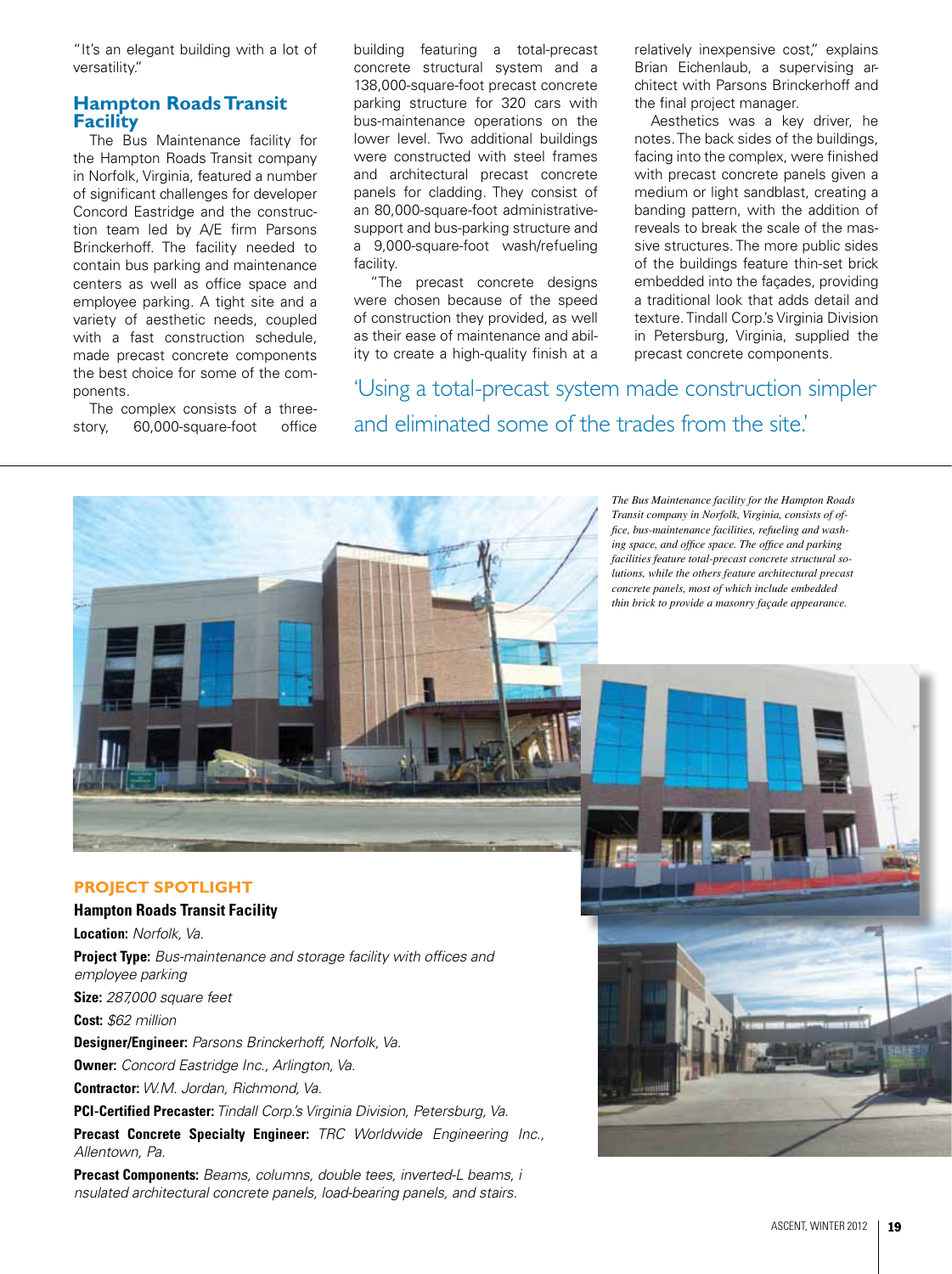The precast concrete parking structure features columns, beams, double tees, inverted L beams, and stairs to complete the package. It connects to the adjoining section of administrative building via a pedestrian ramp consisting of flat slabs at the upper level.

The bus-maintenance portion of the administrative building features wide bay openings that provide access and maneuverability for the buses as they arrive at the depot. Long skylights were installed in this portion of the complex to provide daylight to the building's center. This required the precaster to cast openings into the roof tees and frame around them. A green roof was created over some portions of the structure, which helped the project achieve LEED certification.

The lateral system for the buildings posed a challenge for connecting the beams and columns, as the structure used moment-frame connections to resist lateral forces. As the foundations were designed as pinned and not fixed, this created exceptionally high forces to transfer between the beams and columns. The resulting beam-to-column connections required large welds to secure them to the columns. Similarly, the beams were not prestressed, as the precaster didn't want any shrinkage to the columns from the prestressing to occur once the connections were made.

The total-precast concrete office building features columns, beams, double tees, and architectural panels. "Using a total-precast system made construction simpler and eliminated some of the trades from the site that would have been required during the construction of the shell," says Eichenlaub.

The design also provided open interiors by using long double tees, some of which reached 72 feet long. "We were able to provide a lot of open space for the floor plans," Eichenlaub says. "Steel framing would have required columns every 24 feet on-center." The precast structure also provided the necessary fire-separation between the bus-maintenance area and the Class-B office space. "It was very, very easy for us to achieve the fire-separation standard we needed using the precast concrete structure."

The site was tight, with the buildings near the edge line, fitting the large footprint onto a 9.7-acre triangular site. Power lines within 10 feet of the lot line also had to be watched carefully to ensure nothing disrupted

them. As a result, one of the buildings was notched so the other structure could be fitted up against it as construction continued.

The site also dropped 2 $\rm V_2$  feet from one end to the other, requiring taller columns on one side of the parking structure to level the floors. "We maxed out the slenderness ratio for the columns just within the tolerable limits for the column lengths to achieve the height we needed," Eichenlaub says.

The parking structure was completed first, followed by the bus-maintenance facility and the three-story office building last. The work moved smoothly, Eichenlaub says, thanks in part to the close cooperation among the construction team members.

"We approach a project with ideas that will achieve the owners' goals, but in working with the precast on this design, we created better and more efficient ways to provide the strong appearance while minimizing the number of pieces and making construction easier. We talked with Tindall throughout the design phase and worked through the details in the shop drawings to incorporate their ideas for how to make the work efficient."

These designs show a multitude of ways that different functions can be fit together to achieve a variety of needs in a condensed, efficient space. The versatility of precast concrete components ensured these designs will meet the owners' needs today and in the future.

'The total-precast concrete structure was used for both functional and financial reasons.'

# **St. Charles Plaza Building**

An ambitious \$100-million project in St. Charles, Illinois, plans to revitalize a 7.2-acre portion of the downtown area by creating a riverfront pedestrian walkway, public plaza and a variety of building functions, including residential, office, commercial space and parking. A key building in the program, one of the first projects completed, contains two-story-tall restaurants and retail on the first level, offices and parking on the floor above plus two additional levels of parking.

The 160,000-square-foot Plaza Building features a total precast concrete structure, consisting of 1,050 components including columns, beams, double tees, spandrels, shear walls, load-bearing wall panels, and hollowcore planks. Spancrete fabricated all of the precast concrete components.

"The total-precast concrete structure was used for both functional and financial reasons," explains Ryan Gusewelle, senior project manager for Power Construction Company, the general contractor on the project. "We needed larger, open bays without columns for both the retail and parking levels, and precast concrete could provide those spans easily."

A cost analysis also was done, which determined that the most cost-effective way to achieve long spans would be to use precast concrete. The owners and designers also knew that costs would be higher if the construction had to extend into the cold winter months, when sitework would be more difficult and expensive to accomplish.

Precast concrete also aided the schedule by speeding erection of the building shell and by helping to create the aesthetically-pleasing design the owners needed to draw attention to the structure as the first signature design in the development. Precast also helps minimize long-term maintenance needs.

#### **Blending Retail, Parking**

Combining the retail and office functions with parking facilities required particular attention to moisture prevention between levels (the needed fire separation was inherent in the concrete's composition and required no additional applications). Because the double tees remained exposed on the ceiling side of the lower retail and office levels, they were insulated using fiberglass insulation with a foil vapor barrier. These materials were attached to the precast double-tees with stick pins adhered to the concrete. On the upper side, the pretopped double tees had a waterproofing membrane applied over them.

The exterior features embedded thin brick on architectural panels on the north, south and west walls, which face away from the high-profile street side. On the east facade, fieldapplied brick was installed onto structural precast concrete wall panels cast with dovetail slots and over gypsum wall structures. "The embedded thin-